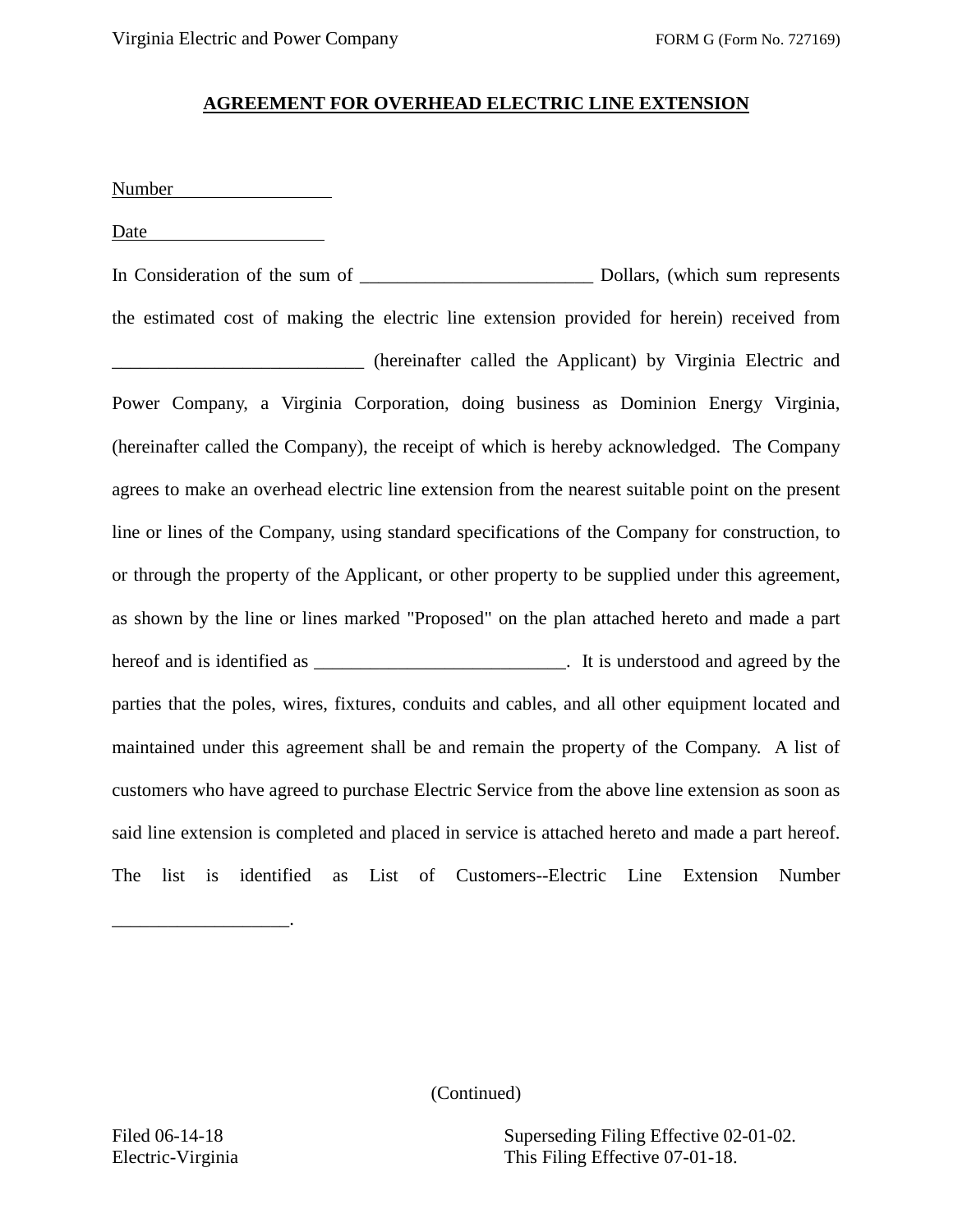Virginia Electric and Power Company FORM G (Form No. 727169)

The Company agrees to provide Electric Service to the Applicant and the Applicant agrees to accept and pay for said Electric Service furnished from the aforesaid line extension at the same rates and subject to the same terms and conditions which are applicable to the Company's customers generally in \_\_\_\_\_\_\_\_\_\_\_\_\_\_\_\_\_\_ (City/County) for Electric Service under the classification applicable to this use, as the same may be fixed from time to time by the state regulatory Commission or in accordance with other legal authorities.

It is further understood and agreed that the Company will reimburse the Applicant to the extent of the aforesaid sum paid to the Company by the Applicant, but only on the following conditions:

- 1. One-fourth of the net revenue amount (not including fuel charge) paid to the Company for Electric Service to Original Customers on the line extension constructed under this agreement will be paid to the Applicant; settlement to be made annually on February 1 as of the preceding January 1 of each year; provided however,
	- a. That the total amount refunded to the Applicant shall not exceed the aforesaid sum paid to the Company by the Applicant for the line extension.
	- b. That no refund will be made under this agreement or in any manner connected with the line extension covered herein after eight years from the date Electric Service is made available to Applicant.

(Continued)

Filed 06-14-18 Superseding Filing Effective 02-01-12. Electric-Virginia This Filing Effective 07-01-18.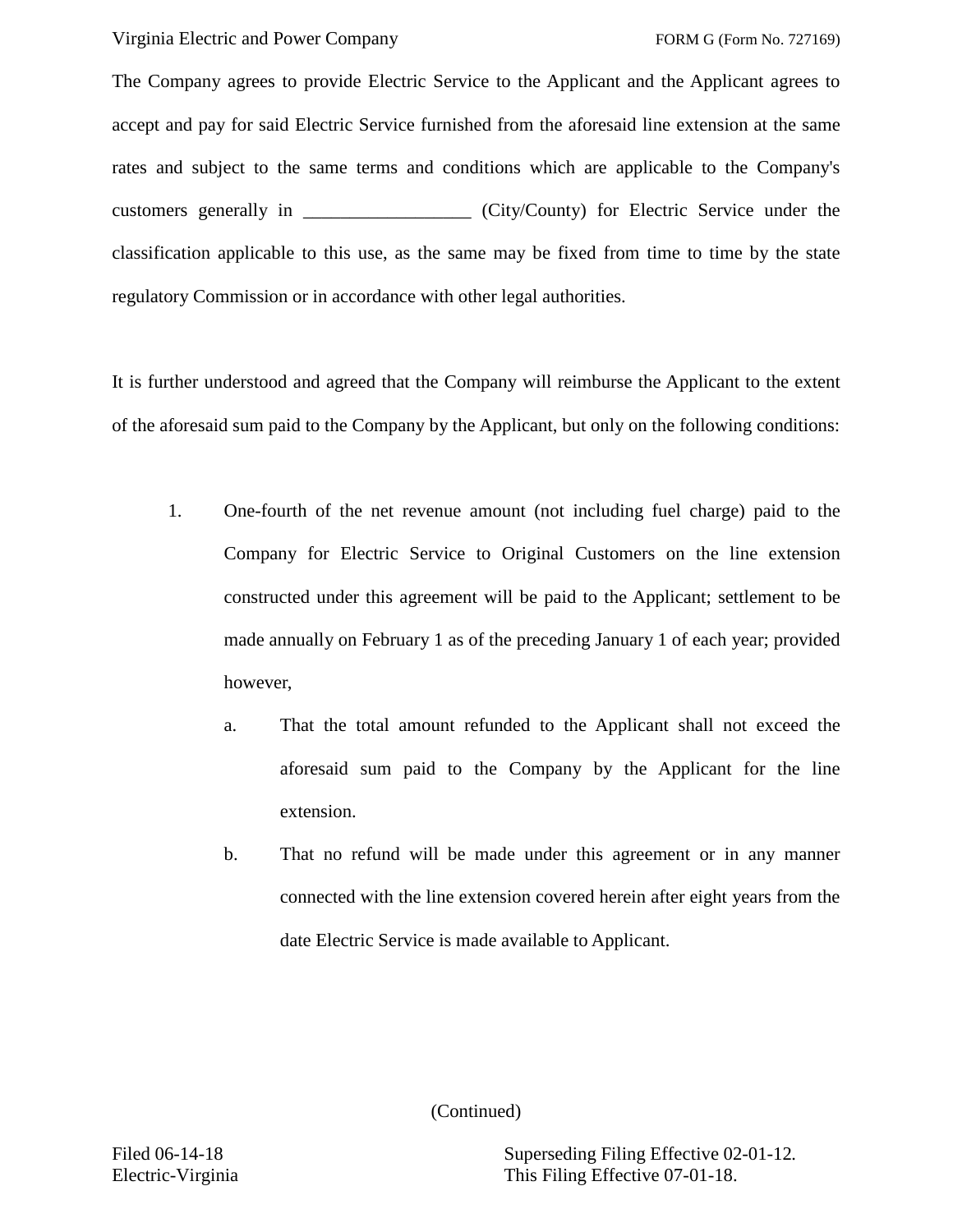Virginia Electric and Power Company FORM G (Form No. 727169)

- 2. One-fourth of the net revenue amount (not including fuel charge) received by the Company during the remaining life of the original eight-year period for Electric Service furnished to New Customers, who are defined as customers connected to the line extension(s) covered by this agreement after the Original Customers have been connected, will also be paid to the Applicant; provided however,
	- a. That the Applicant has paid the Company an estimated cost of the additional line extension to provide Electric Service to the new customer(s).
	- b. That the total amount refunded to the Applicant for all customers shall not exceed the total of the sums paid to the Company by the Applicant for the original line extension and additional line extension(s) covered by this agreement; all settlements under this paragraph shall be made in the same manner as provided in Paragraph 1.
- 3. Any line extension(s) from or of the original line extension constructed under this agreement, not paid for by the Applicant, shall not be considered as a part of the line extension(s) covered by this agreement. No refund shall be made on account of or in connection with Electric Service furnished through any service connections made from such further line extensions.

It is understood and agreed that the entire cost of that portion of each and every overhead service connection on private property, in excess of any overhead service connection constructed by the Company at its cost in accordance with the Terms and Conditions for the Provision of Electric Service filed with the Commission, shall be borne by the Applicant or Customer supplied from the line extension(s) constructed under this agreement.

(Continued)

Filed 06-14-18 Superseding Filing Effective 02-01-12. Electric-Virginia This Filing Effective 07-01-18.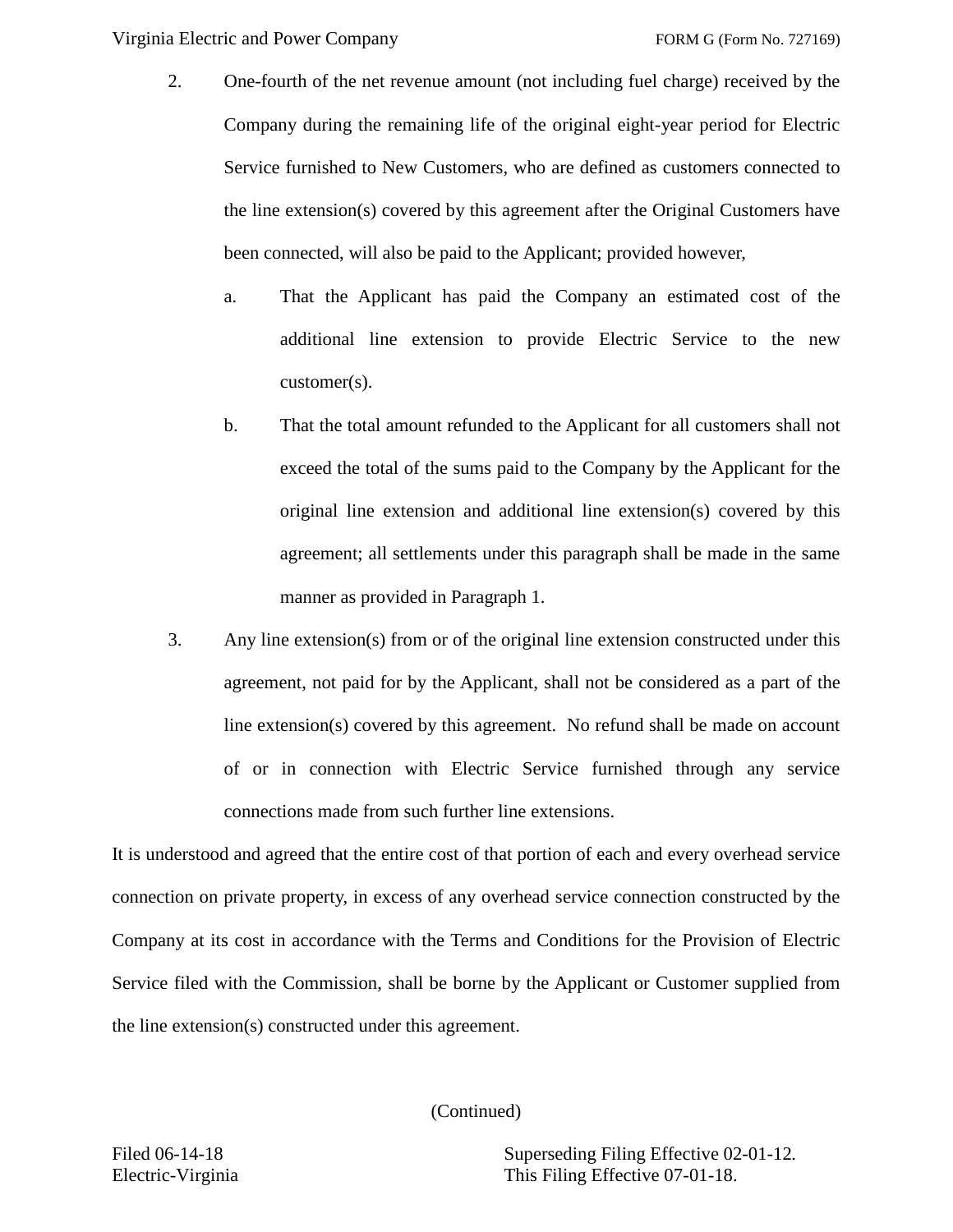The Applicant agrees to obtain for the Company, without delay or cost to the Company, permits and rights of way satisfactory to the Company for the above line extension, and the above agreement is accepted by the Company on condition that such permits and rights of way are obtained.

Before the Applicant or any Customer may secure Electric Service from the line extension constructed under this agreement, he/she will be required to sign the standard form of agreement for Electric Service with the Company and comply with the rules and regulations of the Company.

Applicant Signature

\_\_\_\_\_\_\_\_\_\_\_\_\_\_\_\_\_\_\_\_\_\_\_\_\_\_\_\_\_\_\_\_\_\_\_\_ Title

Date

Virginia Electric and Power Company doing business as Dominion Energy Virginia

\_\_\_\_\_\_\_\_\_\_\_\_\_\_\_\_\_\_\_\_\_\_\_\_\_\_\_\_\_\_\_\_\_\_\_\_

\_\_\_\_\_\_\_\_\_\_\_\_\_\_\_\_\_\_\_\_\_\_\_\_\_\_\_\_\_\_\_\_\_\_\_\_

(Continued)

Filed 06-14-18 Superseding Filing Effective 02-01-12. Electric-Virginia This Filing Effective 07-01-18.